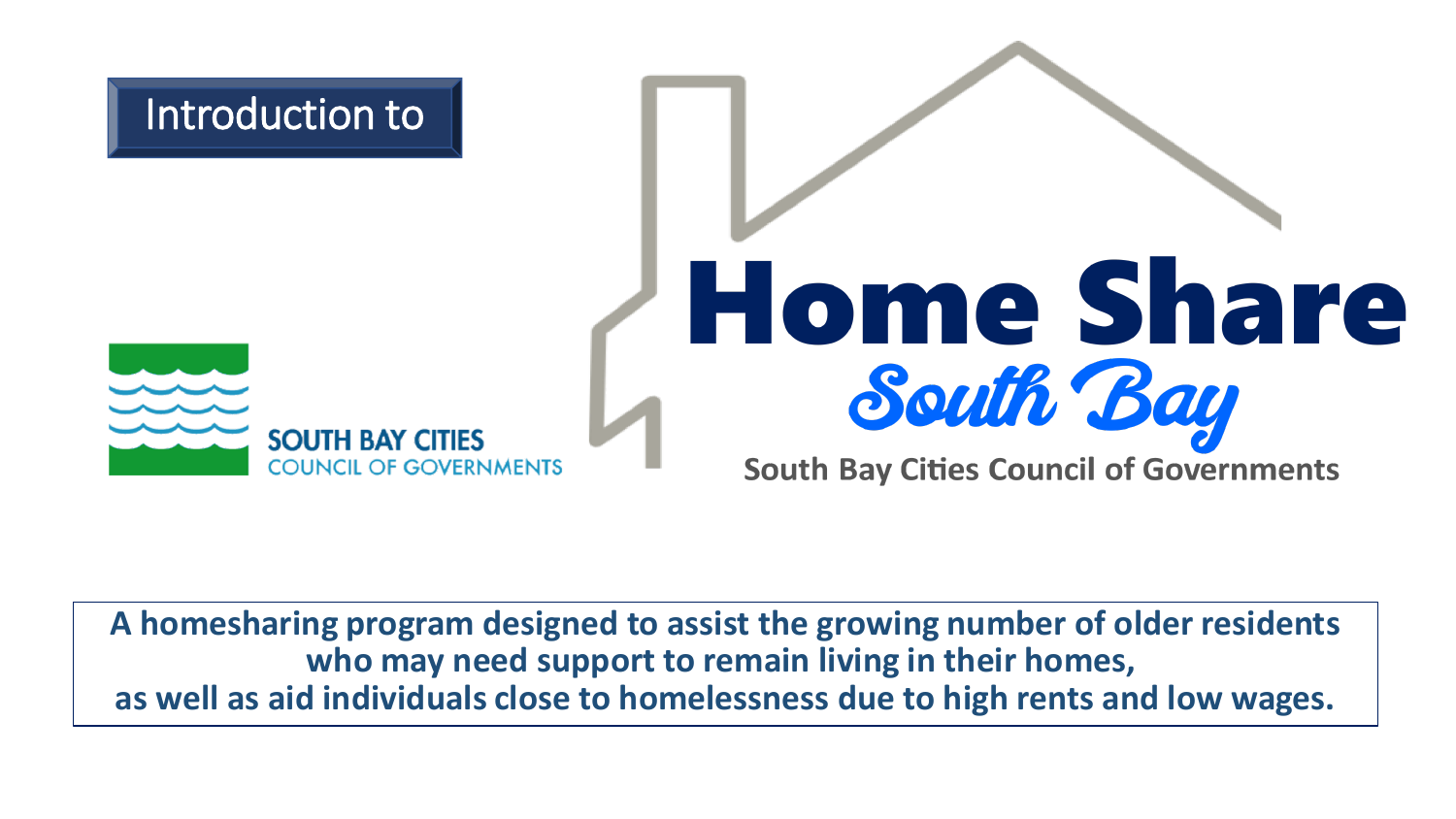#### The Home Share South Bay Online Landing Page

# **https://silvernest.com/SouthBay**

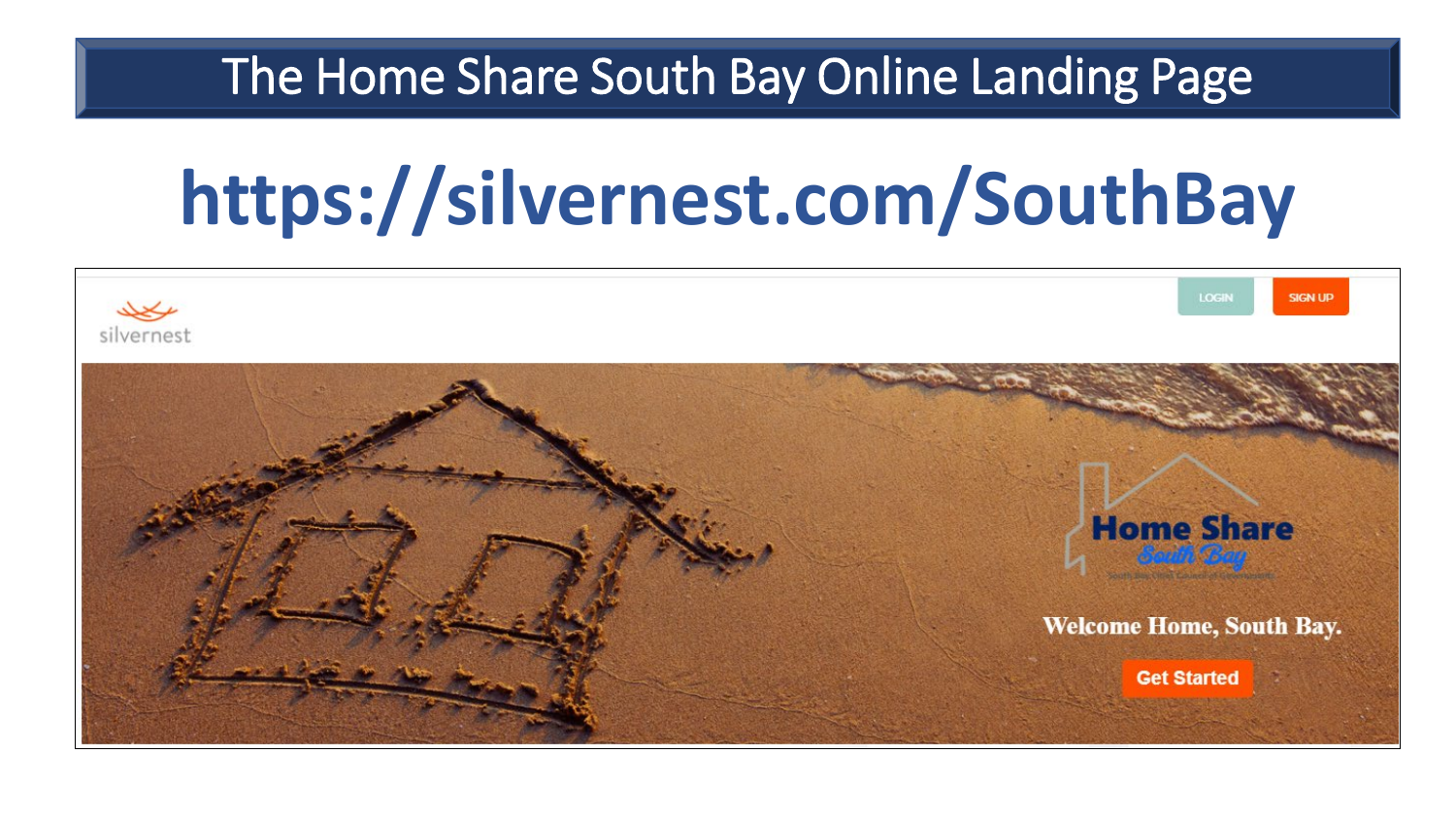### Benefits of Homesharing to Homeowners

- Empowers older homeowners to thrive in their chosen homes & communities.
- FREE to sign up, match & message Membership Fee (to Silvernest) only starts after rent is collected (monthly fee is 5% of monthly rent).
- FREE home insurance coverage up to \$100,000 no deductible.
- The ability to create flexible & customized rental agreements with support to assist with the matching process.
- Help homeowners who may be:
	- o Seeking companionship
	- $\circ$  Desiring to age in their home and maintain independence
	- o Living on a fixed income
	- Needing help with daily tasks like grocery shopping, transportation, or home repairs

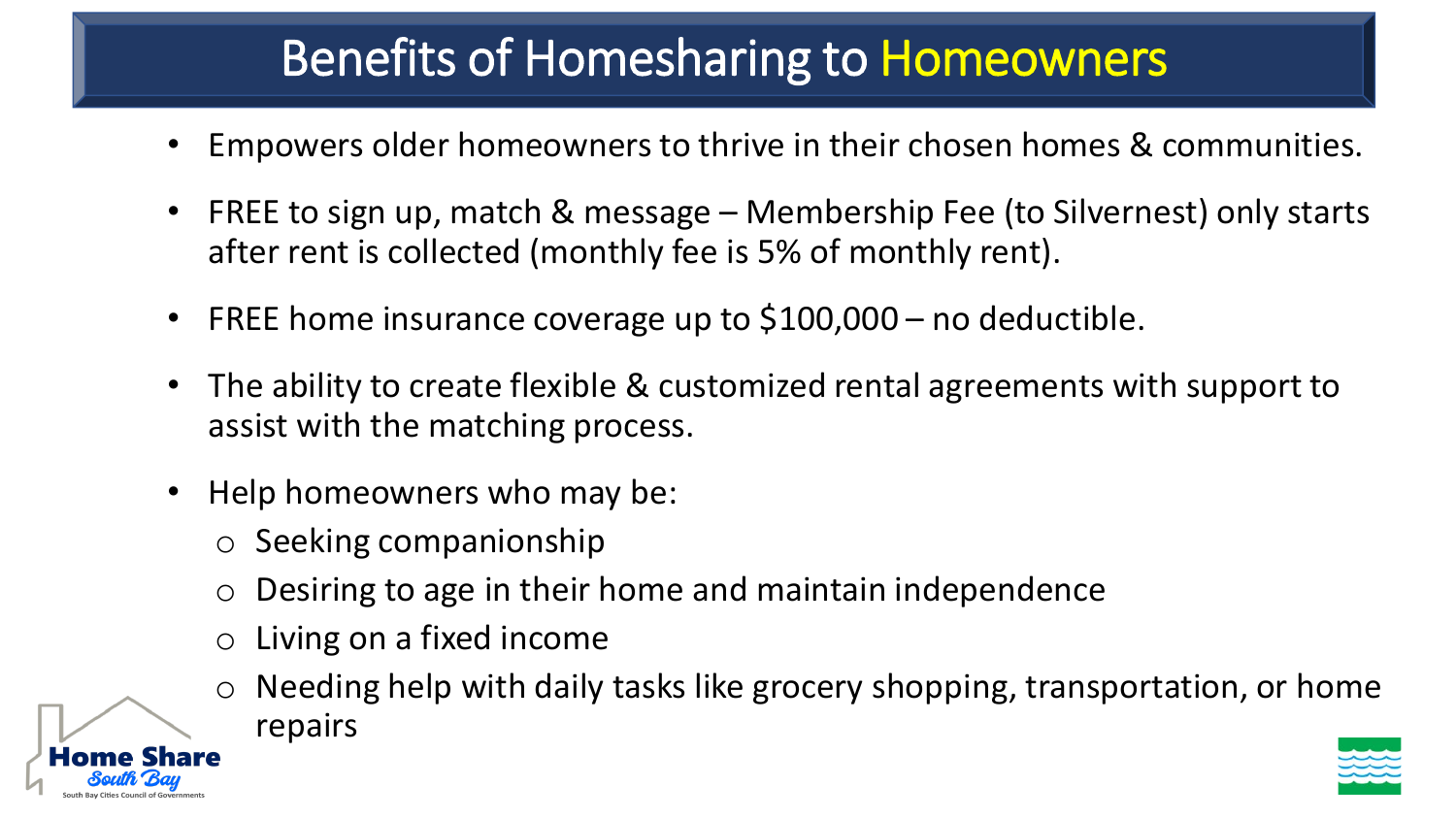#### How COVID is Affecting Seniors

#### **Exacerbated Loneliness**

Social isolation has long been a major concern for older Americans. The pandemic has only made it worse.

Being homebound and isolated from others can have unhealthy effects.

Chronic loneliness can worsen memory in older adults and cause other declines in mental and physical health.

#### **Financial Fallout for Older Americans**

Financial hardships created by the COVID-19 pandemic will push between 1.4 and 2.1 million more older Americans into poverty.

Mortgage payments may not be in jeopardy yet— but money for food, healthcare and other necessary expenses may be getting tight.

The pandemic is making it very hard for many people to cover their housing costs.



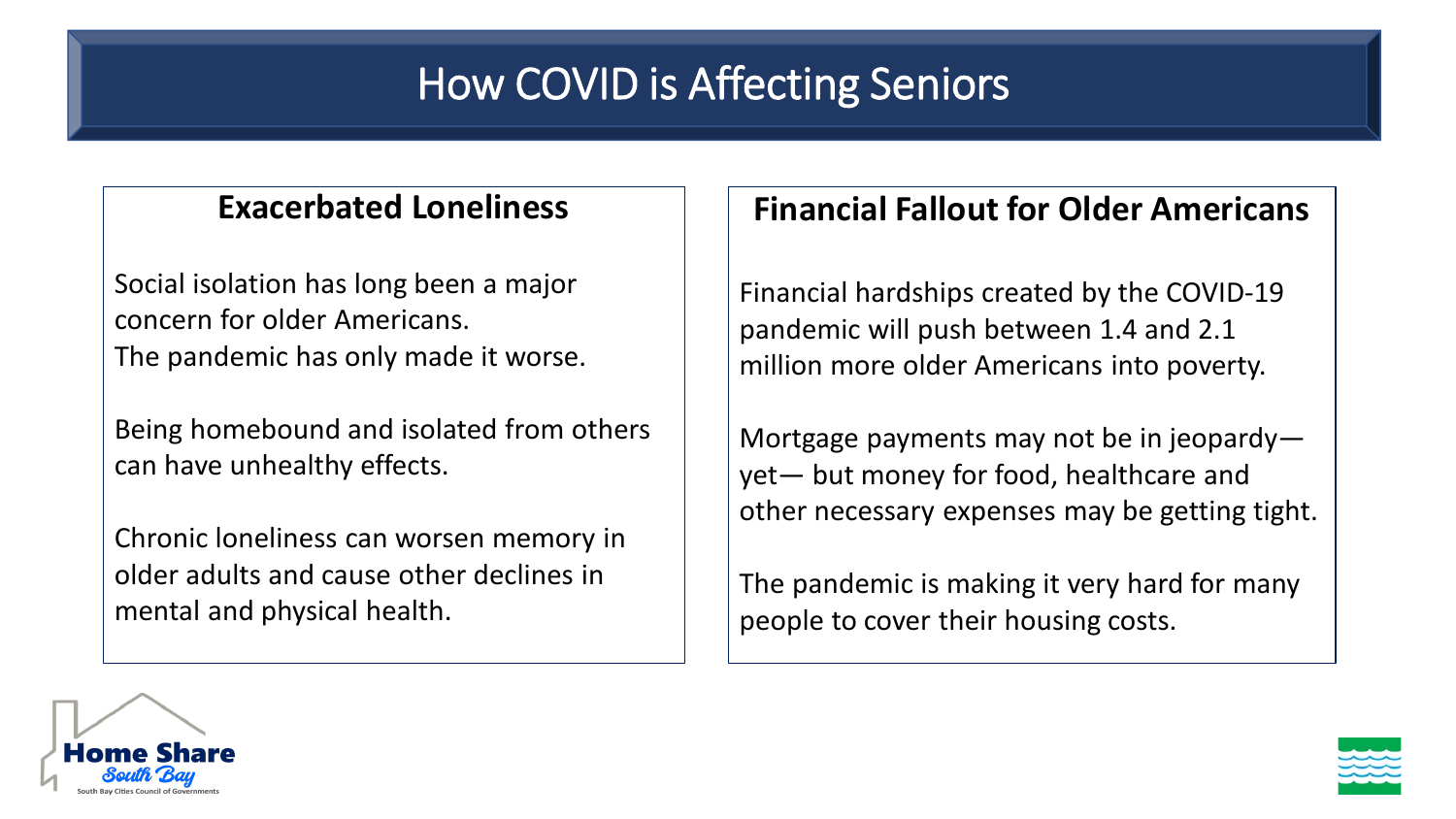#### **Home Sharing Concerns To Home Share or Not to Home Share?**

#### **When considering opening your home to rent out a room, typical concerns may include:**

- Potential costs to make the home shareable and inviting
- Providing an environment that will appeal to potential housemates
- Finding a compatible person to share the space
- Maintaining a level of privacy with which you are comfortable
- Safety issues when bringing a housemate into your home



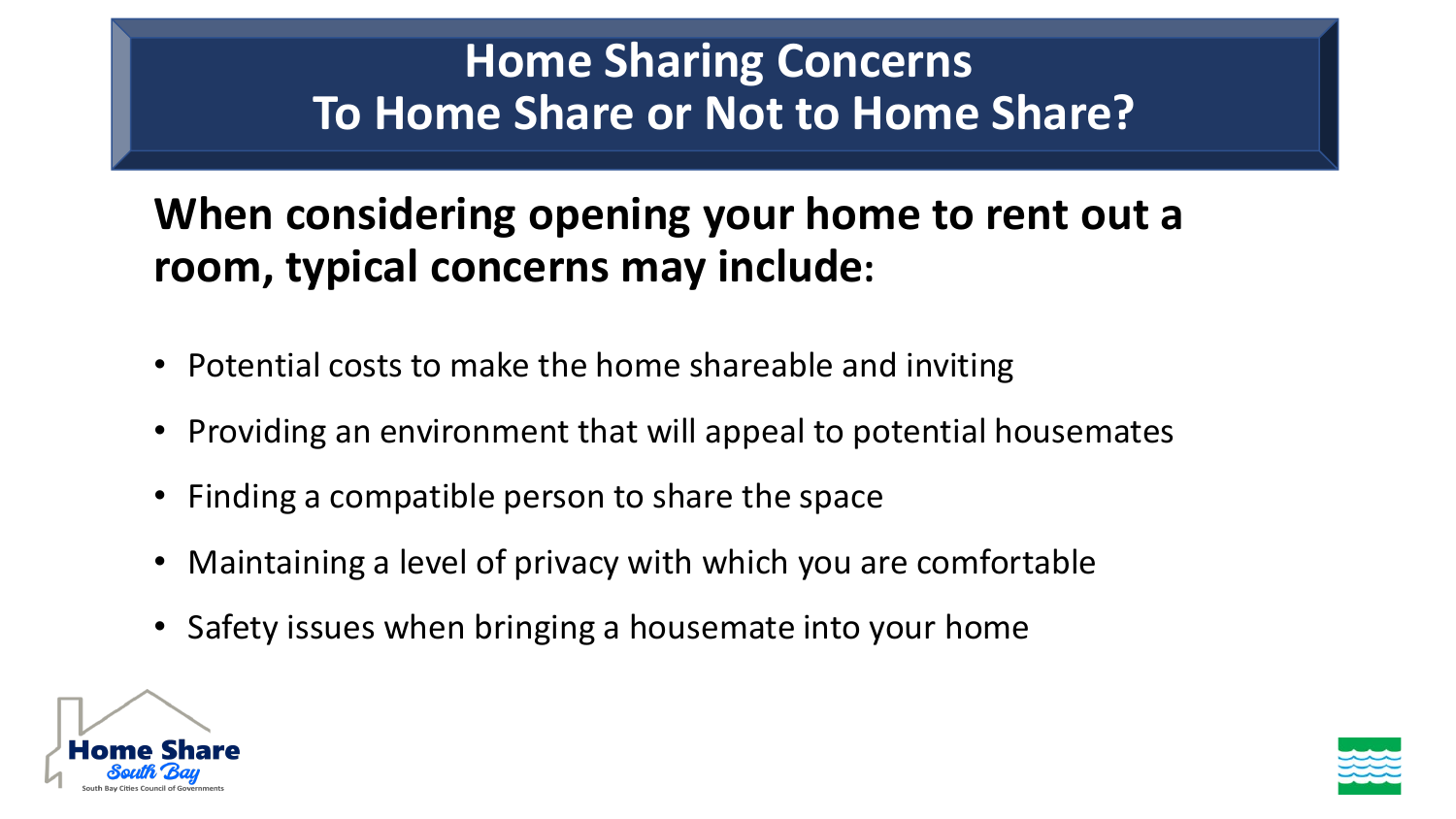#### Artwork Available to Assist in Outreach Efforts

Available for websites, newsletters, and hard copy fliers

jpg format is available for all social media platforms





**Contact: laurie@southbaycities.org** https://info.silvernest.com/southbay

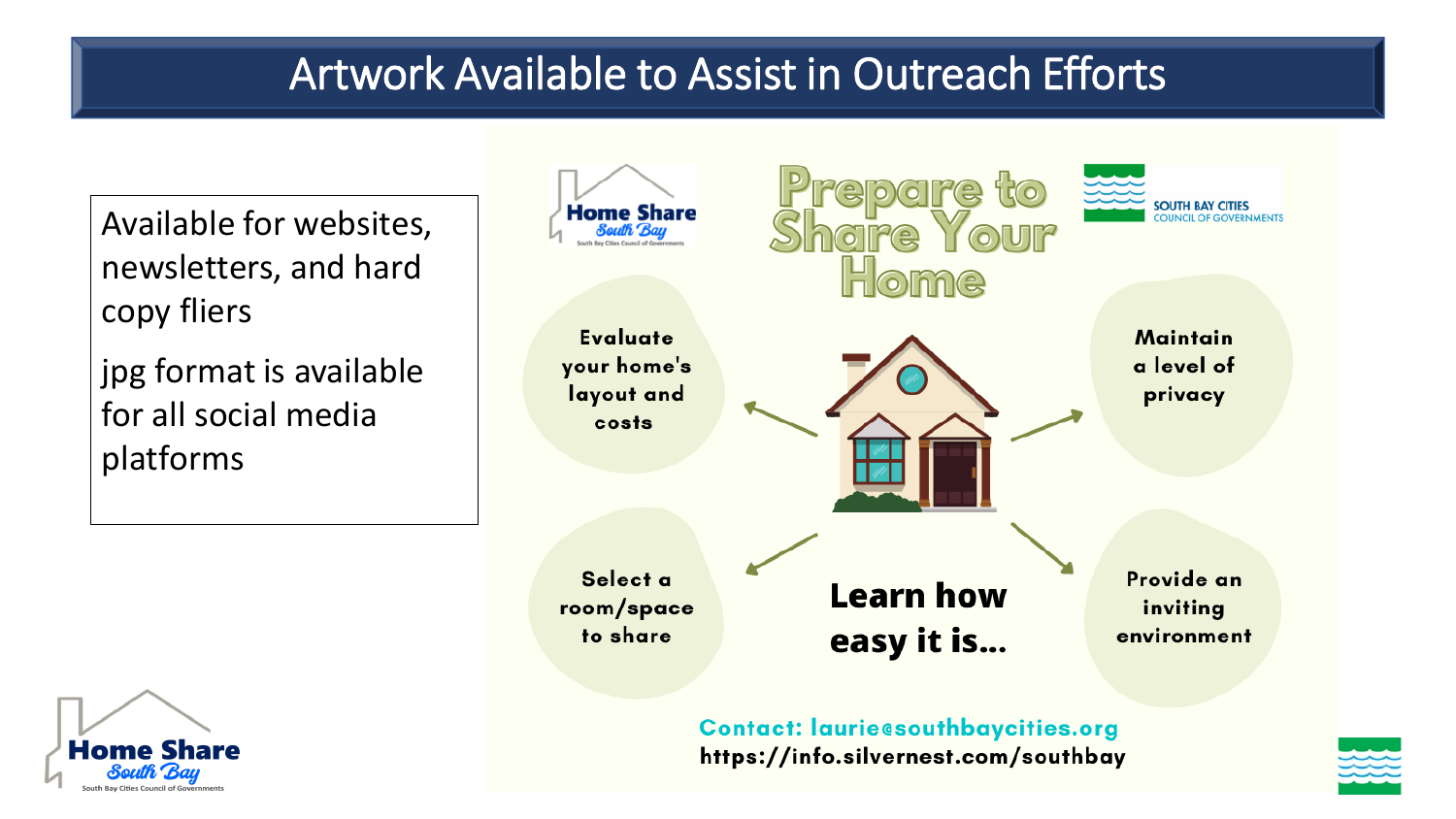# **NHS - Neighborhood Housing Services**

The NHS is a non-profit organization offering programs and services to assist homeowners prepare their home for home-sharing.

- **Construction guidance management for any needed home repairs** NHS construction services staff has over 75 years of combined experience in the home construction industry
- **Financial counseling**

NHS provides knowledge and guidance to make healthy financial decisions to avoid costly or unnecessary repair work